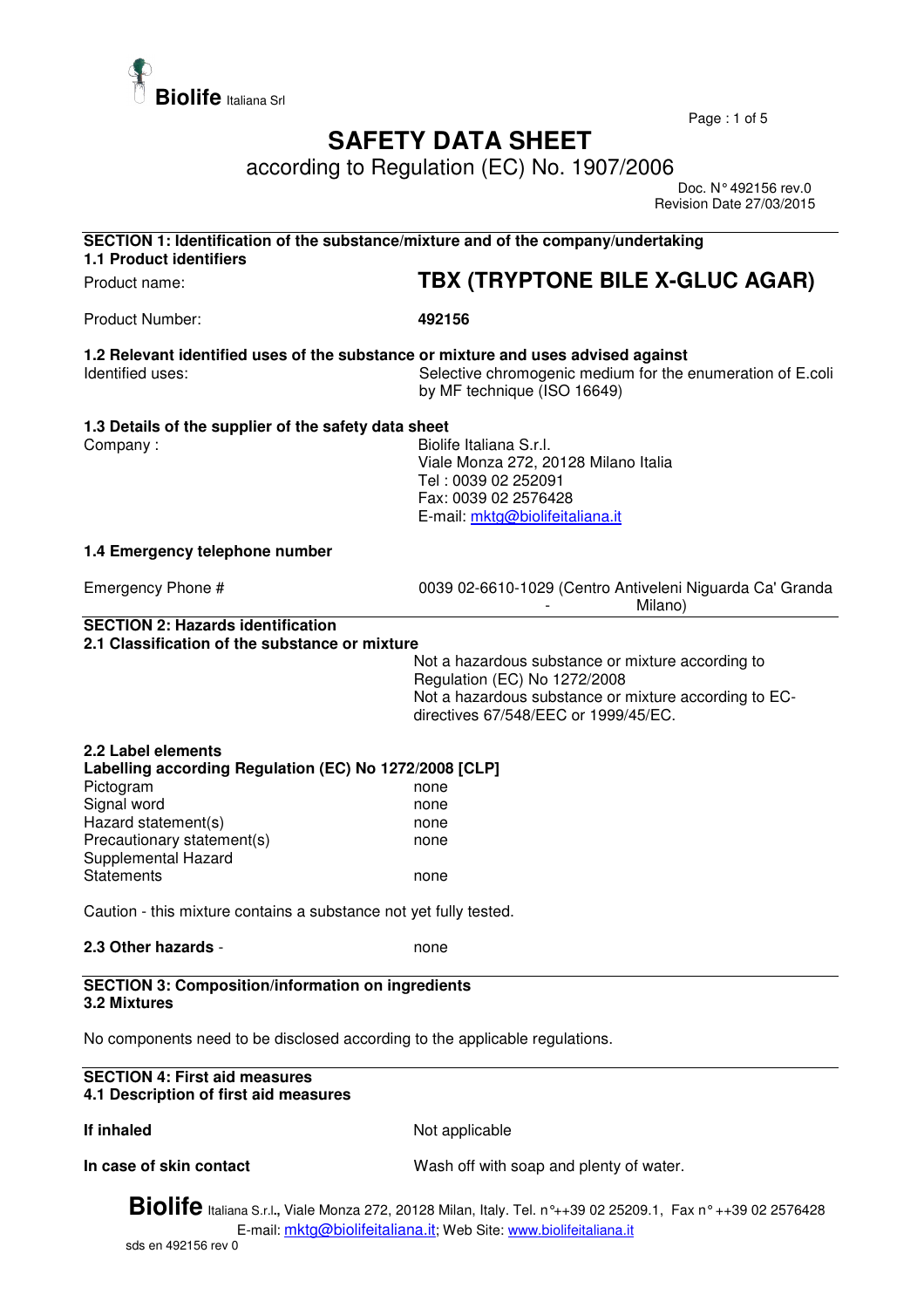

Page : 2 of 5

| In case of eye contact                                                                                                                                                                   | Rinse thoroughly with plenty of water for at least 15 minutes.                                                                  |  |  |  |
|------------------------------------------------------------------------------------------------------------------------------------------------------------------------------------------|---------------------------------------------------------------------------------------------------------------------------------|--|--|--|
| If swallowed                                                                                                                                                                             | Never give anything by mouth to an unconscious person.<br>Rinse mouth with water.                                               |  |  |  |
| 4.2 Most important symptoms and effects, both acute and delayed                                                                                                                          | To the best of our knowledge, the chemical, physical, and<br>toxicological properties have not been thoroughly<br>investigated. |  |  |  |
| 4.3 Indication of any immediate medical attention and special treatment needed<br>no data available                                                                                      |                                                                                                                                 |  |  |  |
| <b>SECTION 5: Fire fighting measures</b><br>5.1 Extinguishing media<br>Suitable extinguishing media                                                                                      | Use water spray, alcohol-resistant foam, dry chemical or<br>carbon dioxide.                                                     |  |  |  |
| 5.2 Special hazards arising from the substance or mixture<br>Carbon oxides                                                                                                               |                                                                                                                                 |  |  |  |
| 5.3 Advice for fire-fighters                                                                                                                                                             | Wear self contained breathing apparatus for fire fighting if<br>necessary.                                                      |  |  |  |
| <b>5.4 Further information</b>                                                                                                                                                           | no data available                                                                                                               |  |  |  |
| <b>SECTION 6: Accidental release measures</b><br>6.1 Personal precautions, protective equipment and emergency procedures                                                                 | Prevent container breakage.                                                                                                     |  |  |  |
| <b>6.2 Environmental precautions</b>                                                                                                                                                     | Do not let product enter drains.                                                                                                |  |  |  |
| 6.3 Methods and materials for containment and cleaning up                                                                                                                                | Sweep up and shovel. Keep in suitable, closed containers for<br>disposal.                                                       |  |  |  |
| 6.4 Reference to other sections                                                                                                                                                          | For disposal see section 13.                                                                                                    |  |  |  |
| <b>SECTION 7: Handling and storage</b><br>7.1 Precautions for safe handling                                                                                                              | Handle in accordance with good laboratory practice.                                                                             |  |  |  |
| 7.2 Conditions for safe storage, including any incompatibilities                                                                                                                         | Store in cool place. Keep container tightly closed. For<br>storage refer to the temperature indicated on the label.             |  |  |  |
| 7.3 Specific end use(s)                                                                                                                                                                  | Apart from the uses mentioned in section 1.2 no other<br>specific uses are stipulated                                           |  |  |  |
| <b>SECTION 8: Exposure controls/personal protection</b><br>8.1 Control parameters                                                                                                        |                                                                                                                                 |  |  |  |
| Components with workplace control parameters                                                                                                                                             | It doesn't contain substances with occupational exposure<br>limit value.                                                        |  |  |  |
| 8.2 Exposure controls<br>Appropriate engineering controls                                                                                                                                | Handle in accordance with good industrial hygiene                                                                               |  |  |  |
| <b>Biolife</b> Italiana S.r.l., Viale Monza 272, 20128 Milan, Italy. Tel. n°++39 02 25209.1, Fax n° ++39 02 2576428<br>E-mail: mktg@biolifeitaliana.it; Web Site: www.biolifeitaliana.it |                                                                                                                                 |  |  |  |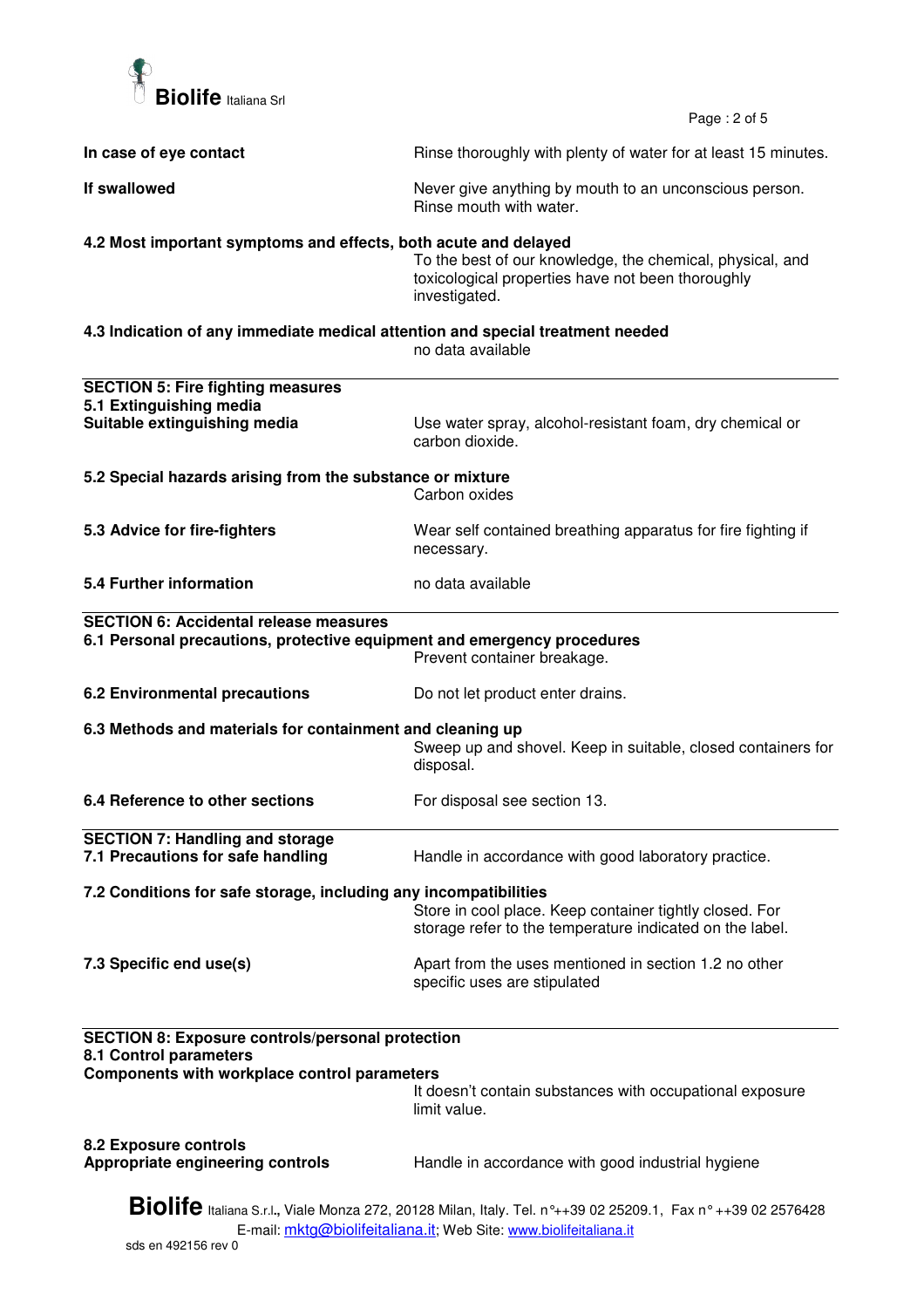

Page : 3 of 5

| Personal protective equipment<br>Eye/face protection | Use equipment for eye protection tested and approved under<br>appropriate government standards such as NIOSH (US) or<br>EN 166(EU).                                                                          |
|------------------------------------------------------|--------------------------------------------------------------------------------------------------------------------------------------------------------------------------------------------------------------|
| <b>Skin protection</b>                               | Handle with gloves. Gloves must be inspected prior to use.<br>Use proper glove removal technique (without touching<br>glove's outer surface) to avoid skin contact with this product.<br>Wash and dry hands. |
| <b>Body Protection</b>                               | The type of protective equipment must be selected according<br>to the concentration and amount of the dangerous substance<br>at the specific workplace.                                                      |
| <b>Respiratory protection</b>                        | Respiratory protection is not required.                                                                                                                                                                      |
| Control of environmental exposure                    | Do not let product enter drains.                                                                                                                                                                             |

## **SECTION 9: Physical and chemical properties**

| a) Appearance Form:                         | solid             |
|---------------------------------------------|-------------------|
| Colour:                                     | no data available |
| b) Odour                                    | no data available |
| c) Odour Threshold                          | no data available |
|                                             | no data available |
| e) Melting point/freezing                   |                   |
|                                             | no data available |
| f) Initial boiling point and                |                   |
| boiling range                               | no data available |
| g) Flash point                              | no data available |
| h) Evaporation rate                         | no data available |
| i) Flammability (solid, gas)                | no data available |
| j) Upper/lower                              |                   |
| flammability or                             |                   |
| explosive limits                            | no data available |
| k) Vapour pressure                          | no data available |
| I) Vapour density                           | no data available |
| m) Relative density                         | no data available |
| n) Water solubility                         | no data available |
| o) Partition coefficient: n-octanol/        |                   |
|                                             | no data available |
| p) Auto-ignition temperature                | no data available |
| q) Decomposition temperature                | no data available |
| r) Viscosity                                | no data available |
| s) Explosive properties                     | no data available |
| t) Oxidizing properties                     | no data available |
| 9.2 Other safety information                | no data available |
| <b>SECTION 10: Stability and reactivity</b> |                   |
| 10.1 Reactivity                             | no data available |
| <b>10.2 Chemical stability</b>              | no data available |
|                                             | no data available |
| 10.3 Possibility of hazardous reactions     |                   |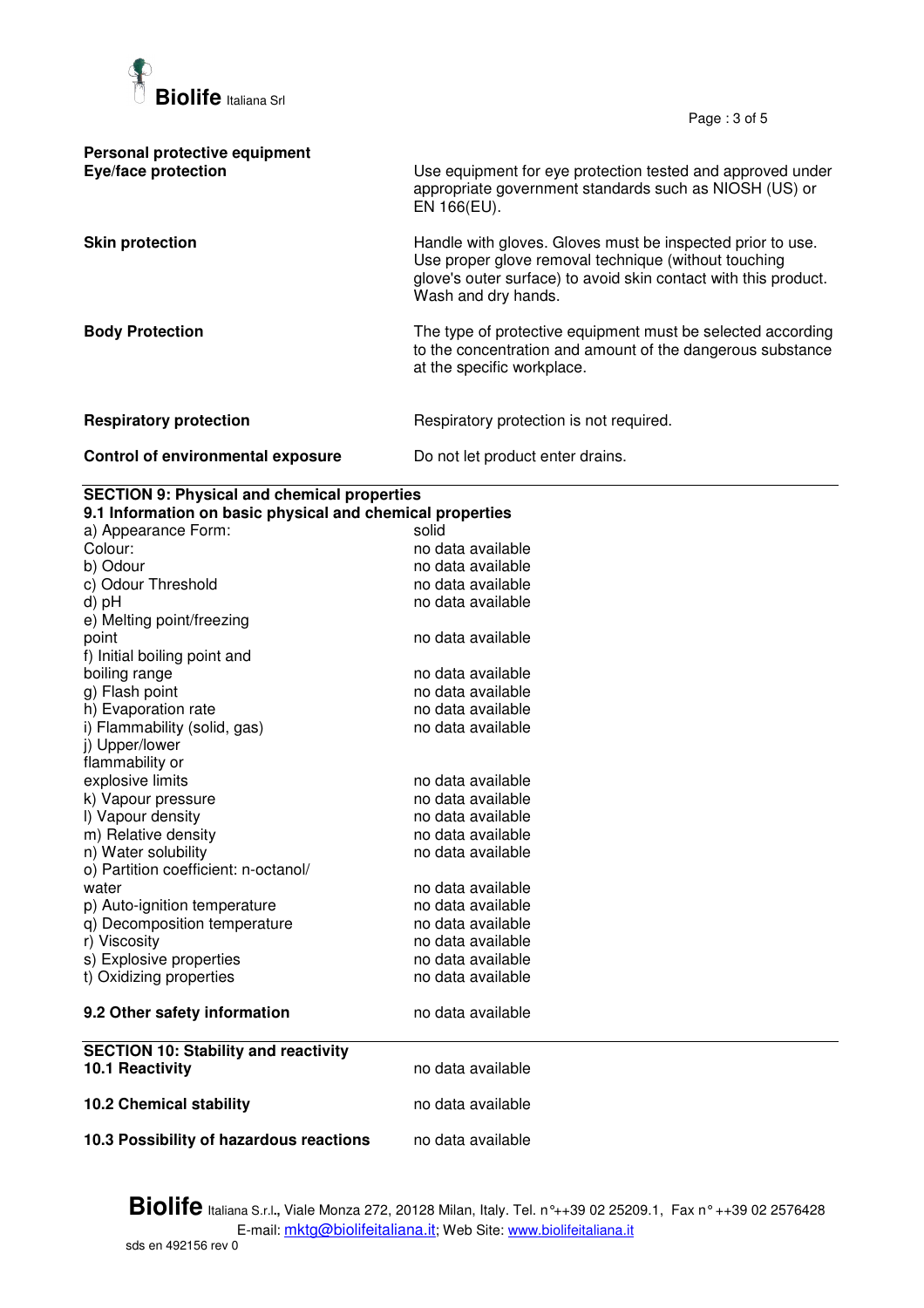

|                                                                    |                                                                                                                                                                     | Page: 4 of 5 |
|--------------------------------------------------------------------|---------------------------------------------------------------------------------------------------------------------------------------------------------------------|--------------|
| 10.4 Conditions to avoid                                           | no data available                                                                                                                                                   |              |
| 10.5 Incompatible materials                                        | no data available                                                                                                                                                   |              |
| 10.6 Hazardous decomposition products                              | Other decomposition products - no data available                                                                                                                    |              |
| <b>SECTION 11: Toxicological information</b>                       |                                                                                                                                                                     |              |
| 11.1 Information on toxicological effects<br><b>Acute toxicity</b> | no data available                                                                                                                                                   |              |
| <b>Skin corrosion/irritation</b>                                   | no data available                                                                                                                                                   |              |
| Serious eye damage/eye irritation                                  | no data available                                                                                                                                                   |              |
| Respiratory or skin sensitisation                                  | no data available                                                                                                                                                   |              |
| Germ cell mutagenicity                                             | no data available                                                                                                                                                   |              |
| Carcinogenicity                                                    | IARC: No component of this product present at levels greater<br>than or equal to 0.1% is identified as probable, possible or<br>confirmed human carcinogen by IARC. |              |
| <b>Reproductive toxicity</b>                                       | no data available                                                                                                                                                   |              |
| Specific target organ toxicity - single exposure                   | no data available                                                                                                                                                   |              |
| Specific target organ toxicity - repeated exposure                 | no data available                                                                                                                                                   |              |
| <b>Aspiration hazard</b>                                           | no data available                                                                                                                                                   |              |
| <b>Potential health effects</b><br><b>Inhalation</b>               | no data available                                                                                                                                                   |              |
|                                                                    |                                                                                                                                                                     |              |
| Ingestion                                                          | no data available                                                                                                                                                   |              |
| <b>Skin</b>                                                        | no data available                                                                                                                                                   |              |
| <b>Eyes</b>                                                        | no data available                                                                                                                                                   |              |
| <b>Signs and Symptoms of Exposure</b>                              | To the best of our knowledge, the chemical, physical, and<br>toxicological properties have not been thoroughly<br>investigated.                                     |              |
| <b>Additional Information</b>                                      | RTECS: no data available                                                                                                                                            |              |
| <b>SECTION 12: Ecological information</b><br>12.1 Toxicity         | no data available                                                                                                                                                   |              |
| 12.2 Persistence and degradability                                 | no data available                                                                                                                                                   |              |
| 12.3 Bio accumulative potential                                    | no data available                                                                                                                                                   |              |
| 12.4 Mobility in soil                                              | no data available                                                                                                                                                   |              |
| 12.5 Results of PBT and vPvB assessment                            | no data available                                                                                                                                                   |              |